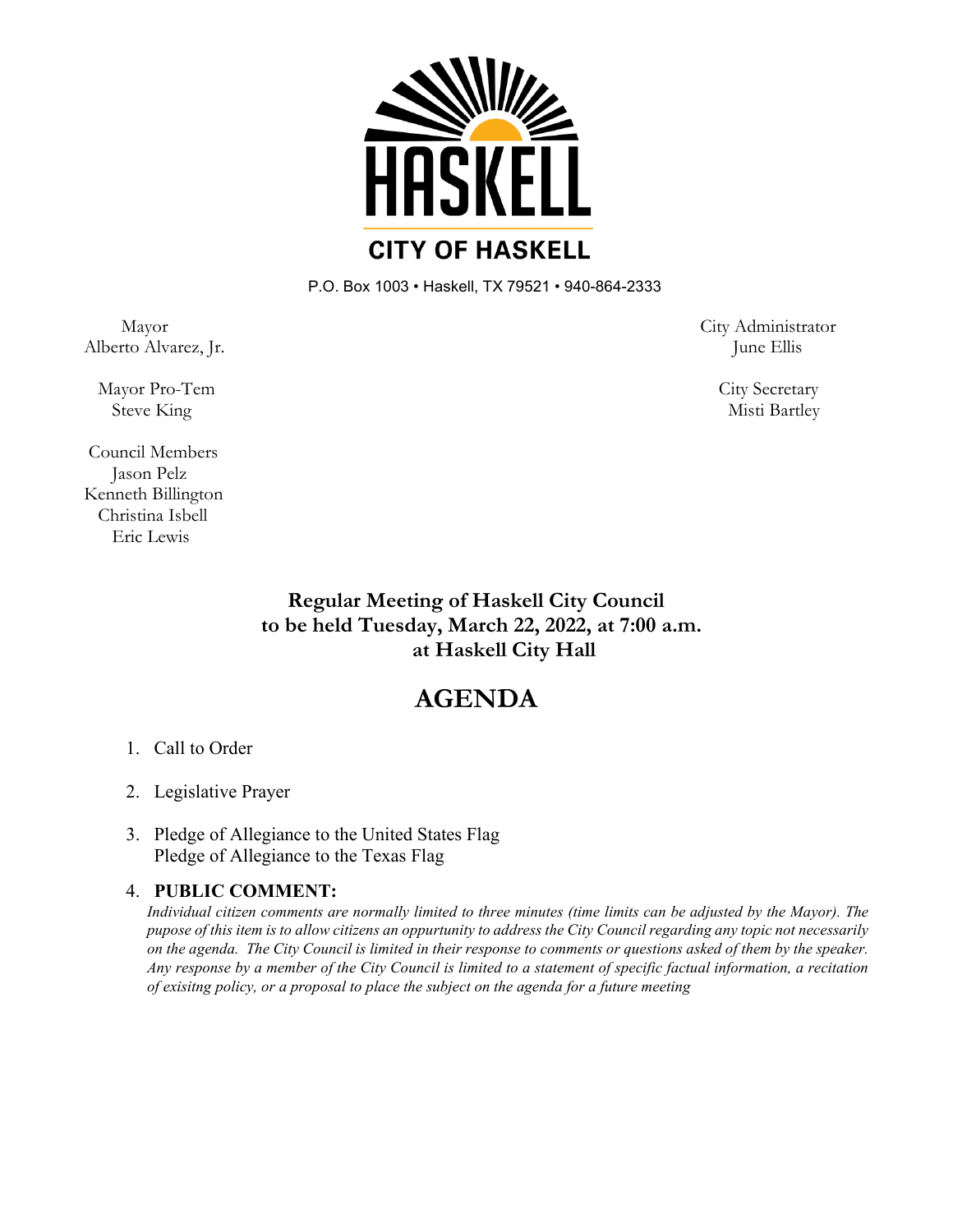- 5. Items of Community Interest
- 6. Approval of the March 8, 2022, Minutes
- 7. Approval of Bills
- 8. Discussion on Removal of Bills from City Council Packets (Council Members)
- 9. Discussion on City Council Paper Packets (Council Members)
- 10. Presentation of Haskell Volunteer Fire Department Quarterly Report (Casey Moeller, Fire Chief)
- 11. Discuss, Consider, and Possibly Act on Amending the Fiscal Year 2022 Budget and Fee Schedule (June Ellis, City Administrator)
- 12. Discuss, Consider, and Possibly Act on Approval of Update to the Personnel Policy Manual (June Ellis, City Administrator)
- 13. Discussion on Police Department Pay Structure (Council Members)
- 14. Staff Updates:
	- a. City Park Equipment Repairs (Winston Stephens, Public Works Director)
	- b. Green Waste (June Ellis, City Administrator)
	- c. Animal Pick-Up Process (Kenny Barnett, Police Chief)
	- d. Annual Citywide Clean-Up Event; Tire Trailer; Quarterly Bulk Pick-Up (June Ellis, City Administrator)
- 15. Council Future Agenda Items
- 16. Adjourn into Executive Session There are no Executive Session items.
- 17. Motion to Adjourn

*There being no other business Mayor \_\_\_\_\_\_\_\_\_\_\_\_\_\_\_\_\_\_\_\_ may ask for a motion to adjourn or may adjourn the meeting himself as no second is required for a meeting adjournment if all business on the agenda has been concluded.*

Adjourned at \_\_\_\_\_\_\_\_\_\_\_\_\_\_a.m.

The City Council of the City of Haskell reserves the right to adjourn into Executive (closed) Session at any time during the course of this meeting to discuss any matter listed above, as authorized by Texas government Code Section 551.071 (Consultation with Attorney: 551.072 (Deliberations regarding Real Property); 551.074 (Personnel Matters): 551.076 (Deliberations regarding Security Devices); and 551.087 (Economic Development Negotiation).